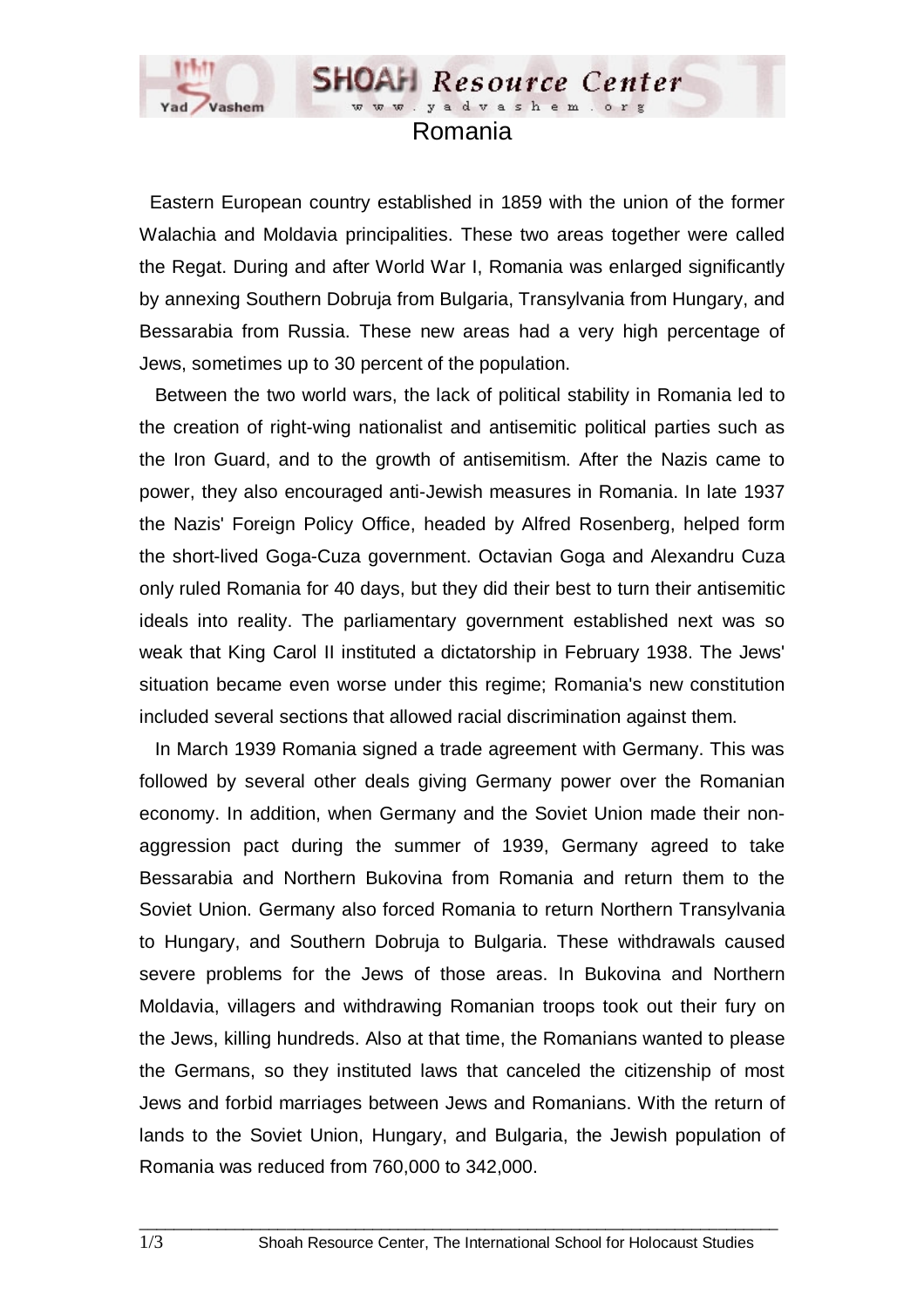

## **SHOAH** Resource Center www.yadvashem.org

 In September 1940 General Ion Antonescu asked King Carol II to set up a new pro-German cabinet. Carol fled Romania and his son nominally became king. Antonescu took over as a fascist dictator and destroyed any remnant of democracy. He instituted a government that consisted of Iron Guard members and army officers. Under Antonescu, there was mass plundering of Jewish property, Jews lost the right to vote, and were barred from doing business.

 In January 1941 the Iron Guard tried to take over the government completely. This revolt was put down by Antonescu's army, but was also accompanied by anti-Jewish riots 127 Jews were murdered. After the rebellion was crushed, the government passed more anti-Jewish laws that aimed to eliminate Jewish involvement in Romanian life. Antonescu, aided by the office of Adolf Eichmann, set up a "National Romanianization Center" which officially organized terror acts against Jews. The police and a special intelligence unit persecuted those who opposed Antonescu's regime, including Communists and Jews.

 The Germans turned on their Soviet allies in June 1941. The Romanians sided with the Germans, hoping to reannex the land they had been forced to give back to the Soviet Union. In fact, Romania did regain some of its land, but lost it again in 1944 to the Soviets. During this time, Antonescu ordered the expulsion of 40,000 Jews from their villages and towns. Some were sent to detention camps, while others were transferred to other areas.

 Antonescu treated Jews of different areas in different ways. He called for the extermination of the Jews of Bessarabia and Bukovina, but not of the Jews of the Regat. When Romania joined Germany in fighting the Soviet Union, Hitler informed Antonescu of his plan to exterminate Europe's Jews; Antonescu agreed to go along with Hitler's designs. The Romanian army was commanded to imprison city Jews, while the police were ordered to kill any Jew found in rural areas. German and Romanian army units, aided by *Einsatzgruppen,* carried out the extermination of Romania's Jews. About 160,000 were killed in the first phase, with local Romanians and Ukrainians joining in the murders; tens of thousands of Ukrainian Jews were also killed by the police and Romanian army. In September 1941 Antonescu ordered that

 $\_$  ,  $\_$  ,  $\_$  ,  $\_$  ,  $\_$  ,  $\_$  ,  $\_$  ,  $\_$  ,  $\_$  ,  $\_$  ,  $\_$  ,  $\_$  ,  $\_$  ,  $\_$  ,  $\_$  ,  $\_$  ,  $\_$  ,  $\_$  ,  $\_$